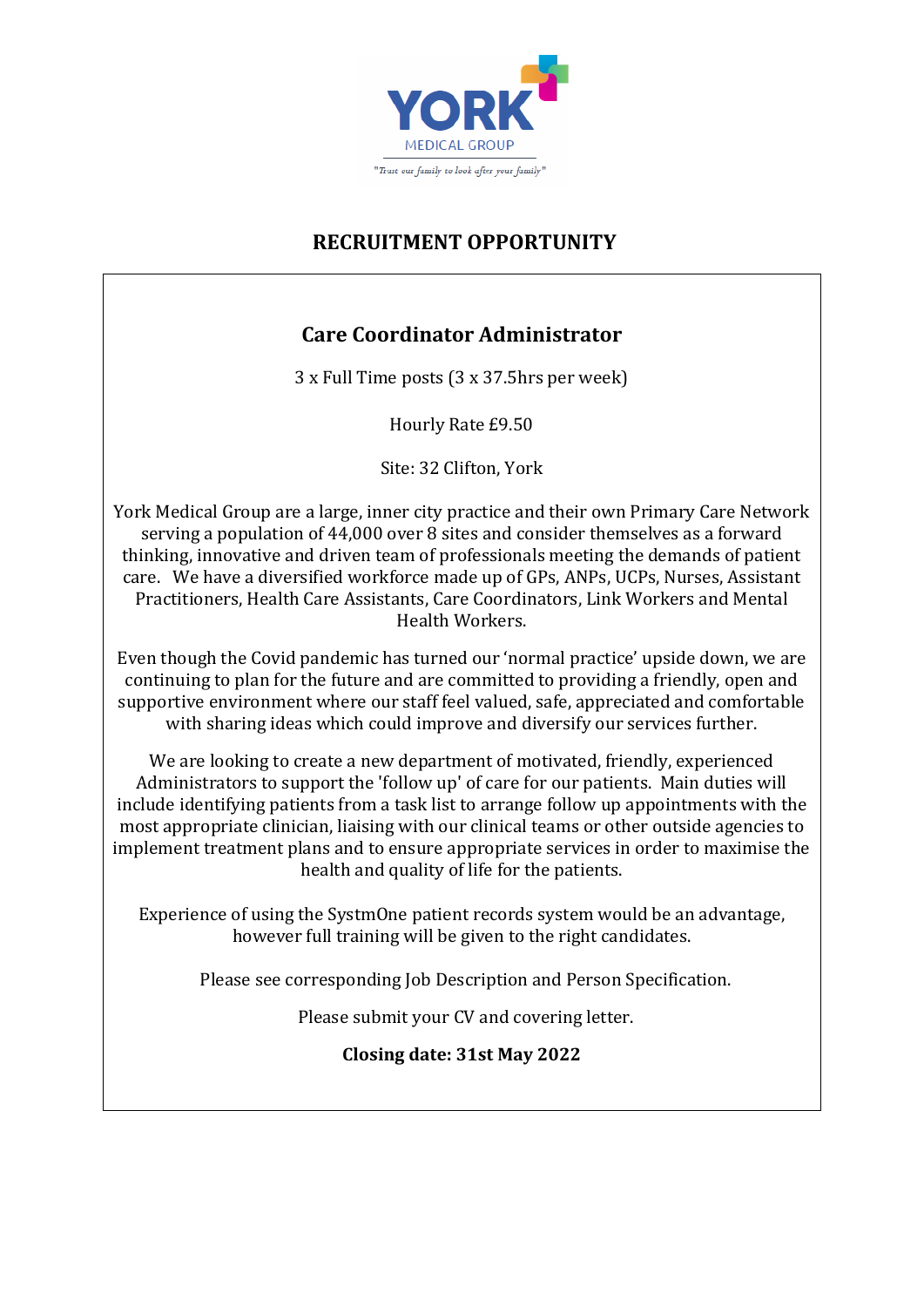## **Job Description**



| <b>JOB TITLE:</b>       | <b>CARE CO-ORDINATOR ADMINISTRATOR</b>                                                                 |
|-------------------------|--------------------------------------------------------------------------------------------------------|
| <b>RESPONSIBLE TO:</b>  | Admin Manager & Head of Operations                                                                     |
| <b>RESPONSIBLE FOR:</b> | N/A                                                                                                    |
| <b>JOB PURPOSE:</b>     | To provide a high quality administration service to the<br>team for the planning of care for patients. |

| <b>MAIN DUTIES AND RESPONSIBILITIES</b> |                                                                                                                                                                                                                                                                           |  |
|-----------------------------------------|---------------------------------------------------------------------------------------------------------------------------------------------------------------------------------------------------------------------------------------------------------------------------|--|
| 1.                                      | Assist the Clinical Team, Coding Team and Patient Data Team to identify,<br>assess and implement follow up care to ensure patients receive appropriate<br>care in a timely way.                                                                                           |  |
| 2.                                      | Liaise with the clinical team and other outside organisations to implement<br>treatment plans.                                                                                                                                                                            |  |
| 3.                                      | Identify patients from a task list and arrange follow up appointments with the<br>most appropriate clinician or organisation.                                                                                                                                             |  |
| 4.                                      | Communicate assessments, results and outcomes to both the patients and the<br>relevant Health Care professionals.                                                                                                                                                         |  |
| 5.                                      | Collaborate and communication with internal and external health teams to<br>ensure signposting/referral to the appropriate services to maximise health<br>and quality of life for the patients, improving the quality and efficiency of<br>health care services delivery. |  |
| 6.                                      | Provide information and support to patients and carers as to support which is<br>available from the multi-disciplinary team and other health, social care,<br>voluntary sector organisations within patient's locality.                                                   |  |
| 7.                                      | As co-ordinator, working under guidance, support the patients through their<br>journey.                                                                                                                                                                                   |  |
| 8.                                      | Document and monitor aspects of patient co-ordination and service delivery,<br>supporting data collection and audit using the patient administration system.                                                                                                              |  |

This job description is not exhaustive and may be adjusted periodically after review and consultation. You will also be expected to carry out any reasonable duties which may be requested from time-to-time.

Date: May 2022